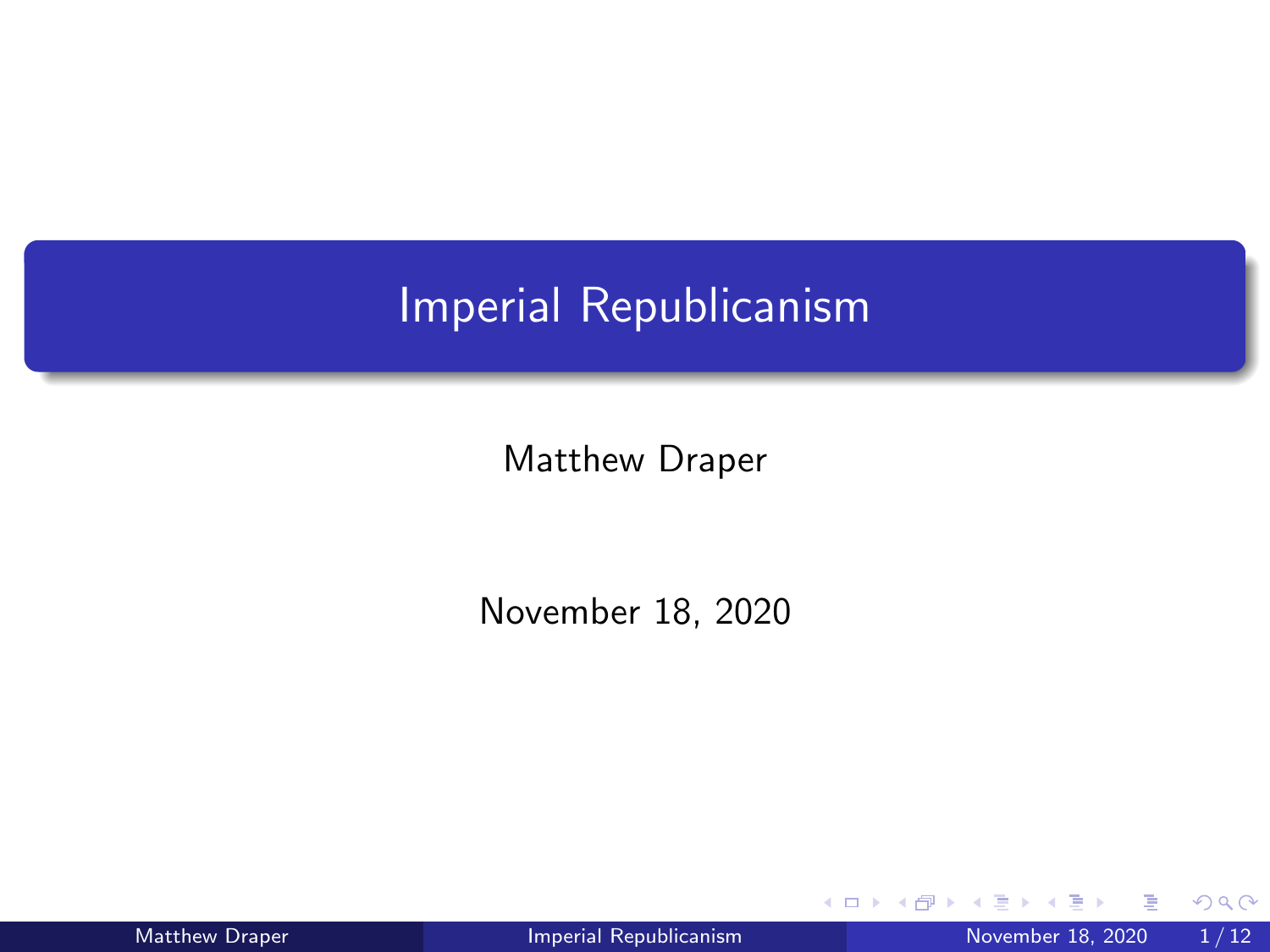Pettit, Philip. 1997. Republicanism: A Theory of Freedom and Government. Oxford: Oxford University Press.

4 0 F

- ← 冊 →

Þ

 $QQ$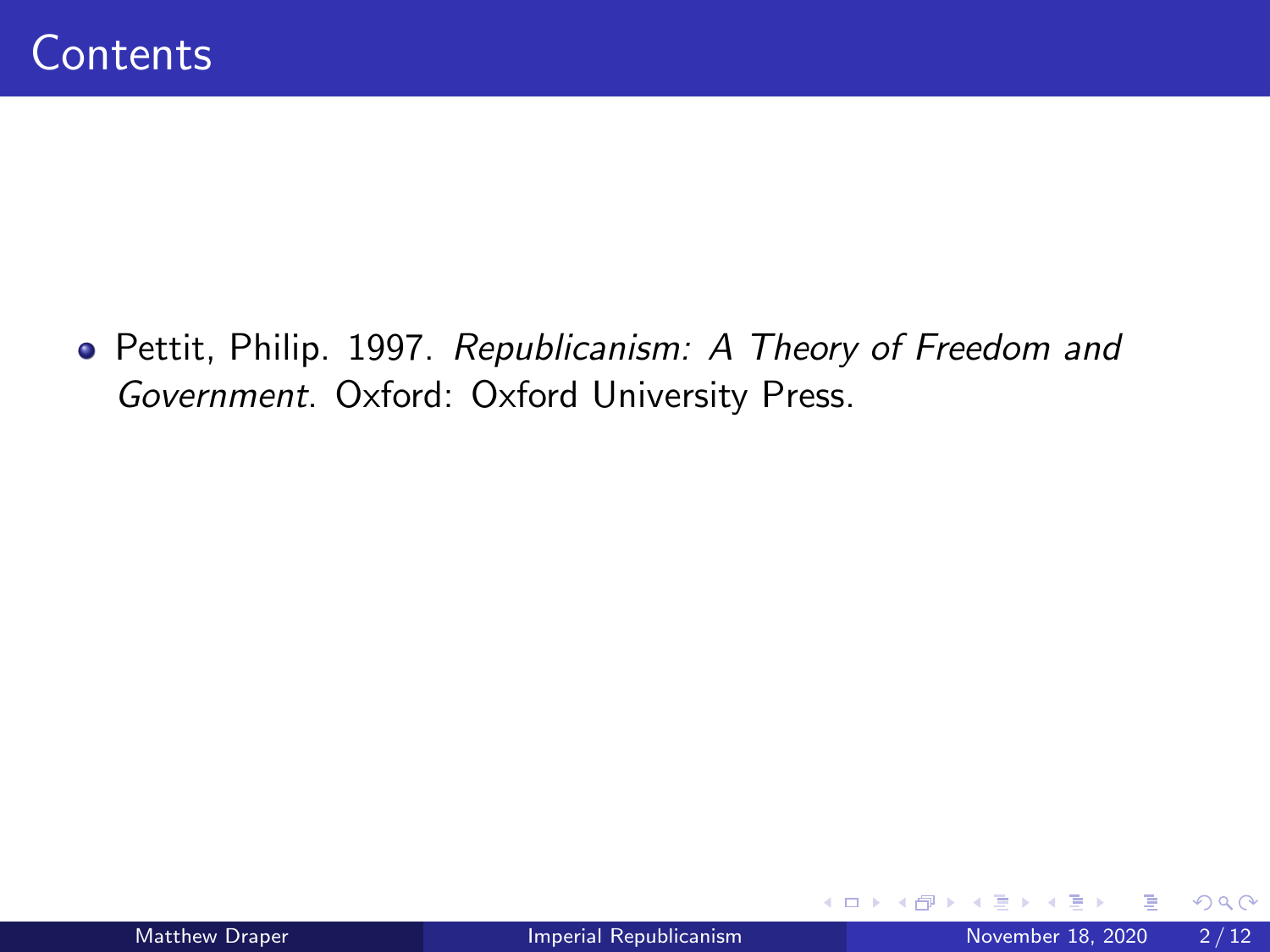<span id="page-2-0"></span>It's a surprising fact that the paradigmatic states where republican liberty was attempted (Rome, Venice, Britain, France) all had significant empires. Can this behavior be accounted for by the political theory that Pettit extracts from these historical contexts? Is there something about understanding freedom as non-domination that could motivate republics to acquire large empires? If so, is this troubling enough to make us reconsider its merits?

 $200$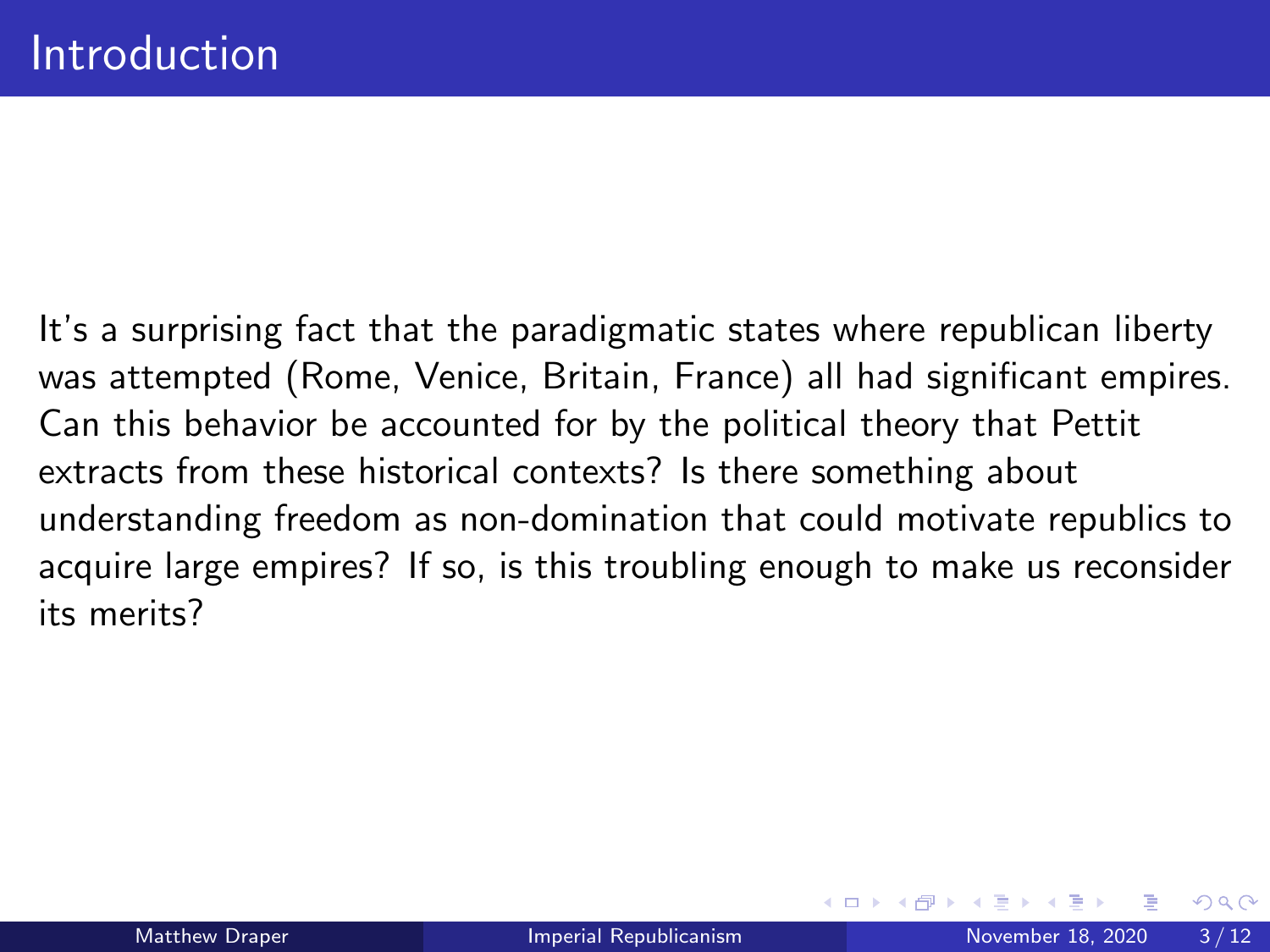<span id="page-3-0"></span>Civic republican freedom requires eliminating actual and potential domination, because "it is possible for liberty to be lost without actual interference"  $(35).<sup>1</sup>$ 

"You enjoy non-interference from the powerful in the actual world, as we might say, but you do not enjoy it in the range of readily accessible worlds—a range of nearby possible worlds—where this or that contingent condition is varied; you do not enjoy it resiliently" (24).

 $1$ Recall that interference is always negative - it makes things "worse for you [the interfered-with party], not better" (52). "All interfering behaviours, coercive or manipulative, are intended by the interferer to worsen the agent's choice situation by changing the range of options available, by altering the expected payoffs assigned to those options, or by assuming control over which outcomes will result from which options and what actual payoffs, therefore, will materializ[e"](#page-2-0)  $(53)$  $(53)$  $QQ$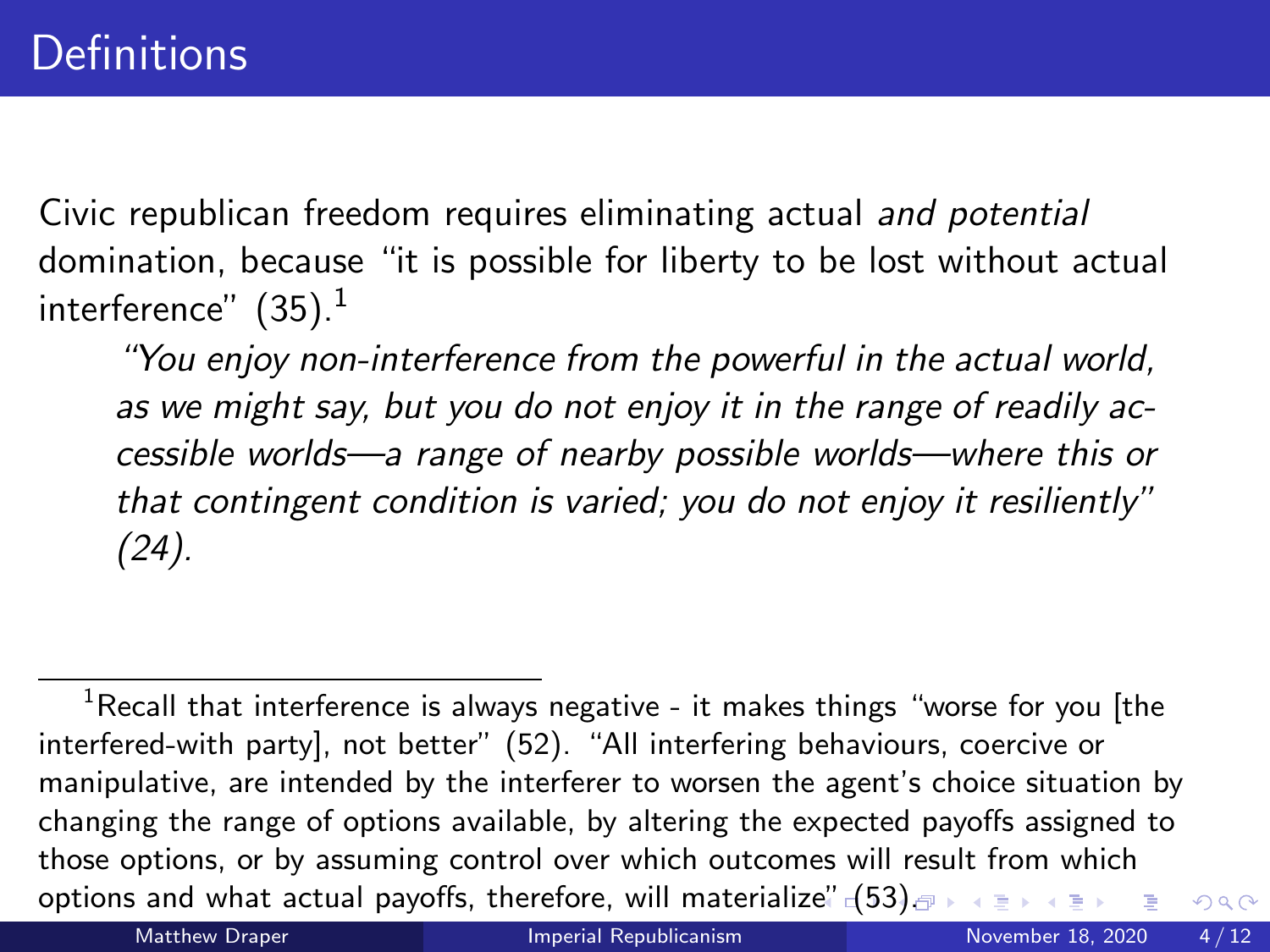<span id="page-4-0"></span>Pettit emphasizes that mere improbability is not enough to discount the specter of potential domination.

"...the possession by someone of dominating power over another—in whatever degree—does not require that the person who enjoys such power actually interferes, out of good or bad motives, with the individual who is dominated; it does not require even that the person who enjoys that power is inclined in the slightest measure towards such interference. What constitutes domination is the fact that in some respect the power-bearer has the capacity to interfere arbitrarily, even if they are never going to do so" (63).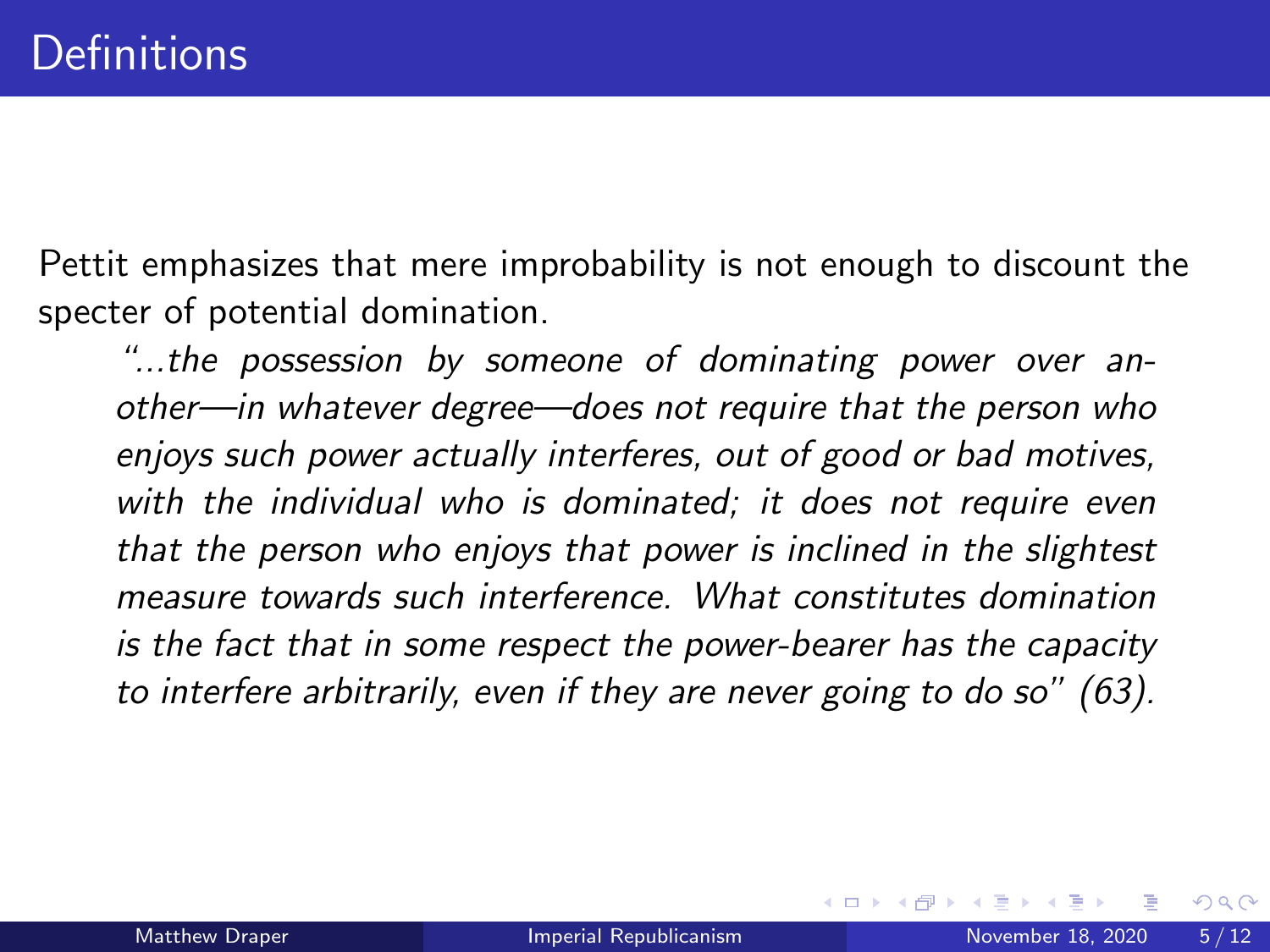## **Definitions**

"...improbability of the kind in question here does not make for inaccessibility. Someone can be in a position to interfere with me at their pleasure, even while it is very improbable that they will actually interfere" (64).

"Seeing an option as an improbable choice for an agent, even as a vanishingly improbable choice, is different from seeing it as a choice that is not accessible to the agent: seeing it as a choice that is not within the agent's power. Thus the fact that another person is unlikely to interfere with me, just because they happen to have no interest in interfering, is consistent with their retaining access to the option of interfering with me" (88).

There is a limit point, however, and it relates to capacity: "...the capacity to interfere must be an actual capacity, as we might call it—a capacity that is more or less ready to be exercised—not a capacity that is yet to be fully developed" (55).

( □ ) ( <sub>□</sub> ) (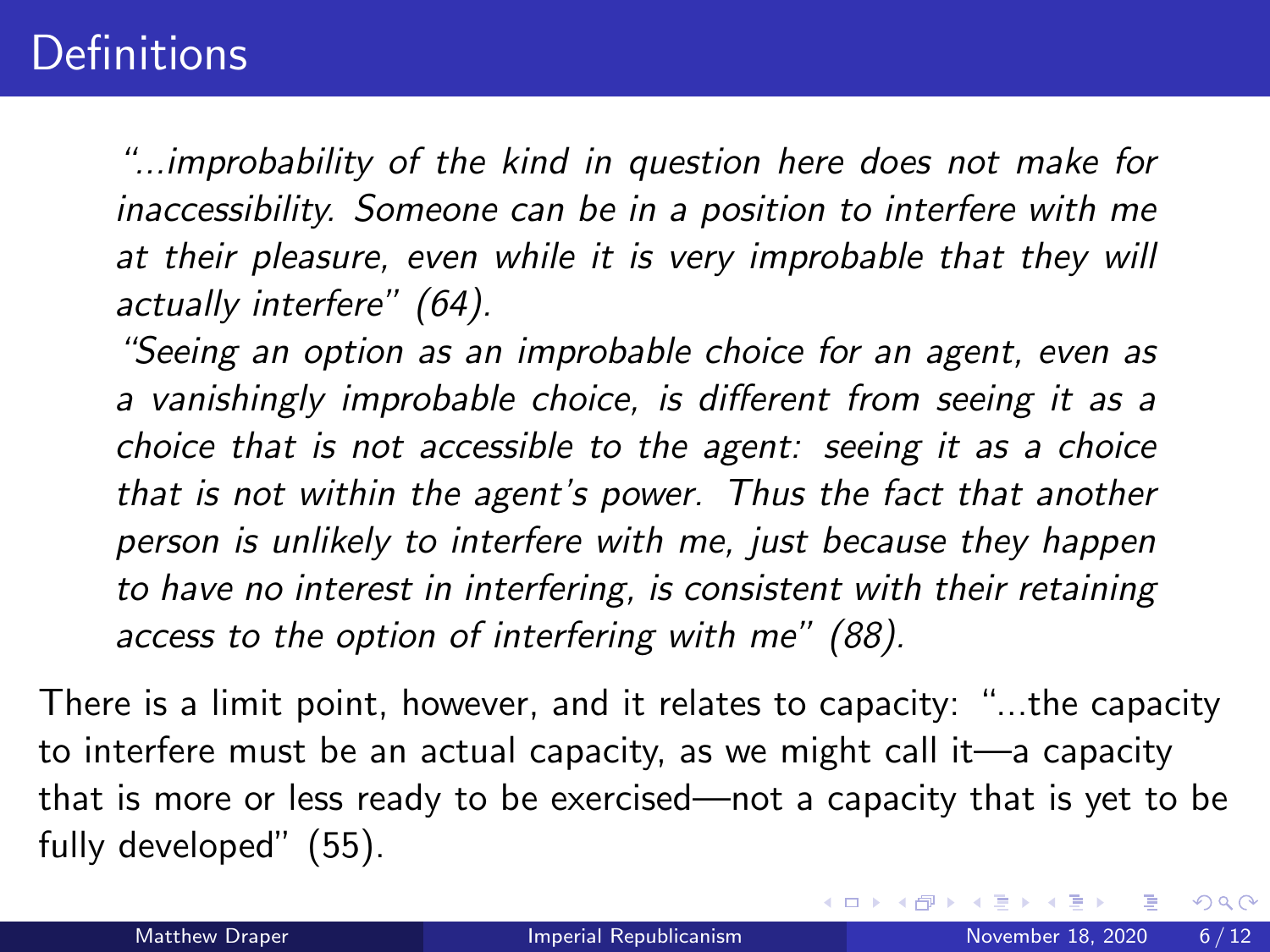Applying this reasoning, it seems we must say that a republican state concerned with freedom as non-domination has a duty to intervene whenever the freedom of its citizens is threatened. It would seem ad hoc to draw the line at the borders of the republic: a threat to freedom is serious, no matter where it originates. And we must do more than merely defend ourselves: Pettit argues that an understanding of freedom as non-domination means that we must deprive those in possession of arbitrary power of the capacity to exercise it (73). Other states will have arbitrary power when they possess the actual capacity to interfere, without reference to their intent.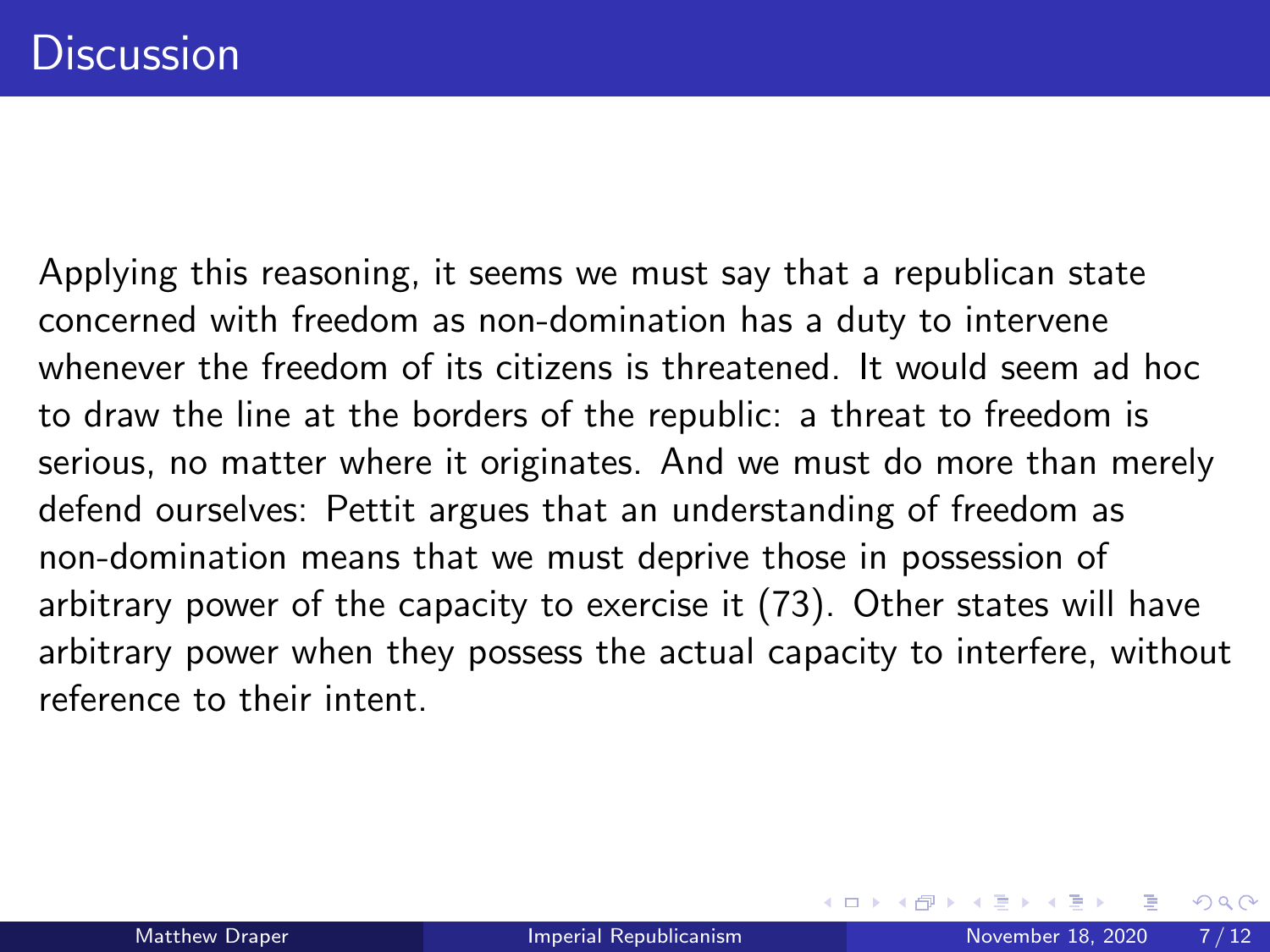We also have reasons to think that any interference from outside the republic must by definition be domination - there can be no "non-mastering" interference (31) because such interference will occur arbitrarily, ignoring the "interests and opinions of those affected" (35, see also 55). There are no "preconditions of action" (58) for such state interference, nor are there any penalties associated with that interference. There is also no way that the state can consent to some domination just to get along; recall that domination by consent is still domination (62).

 $200$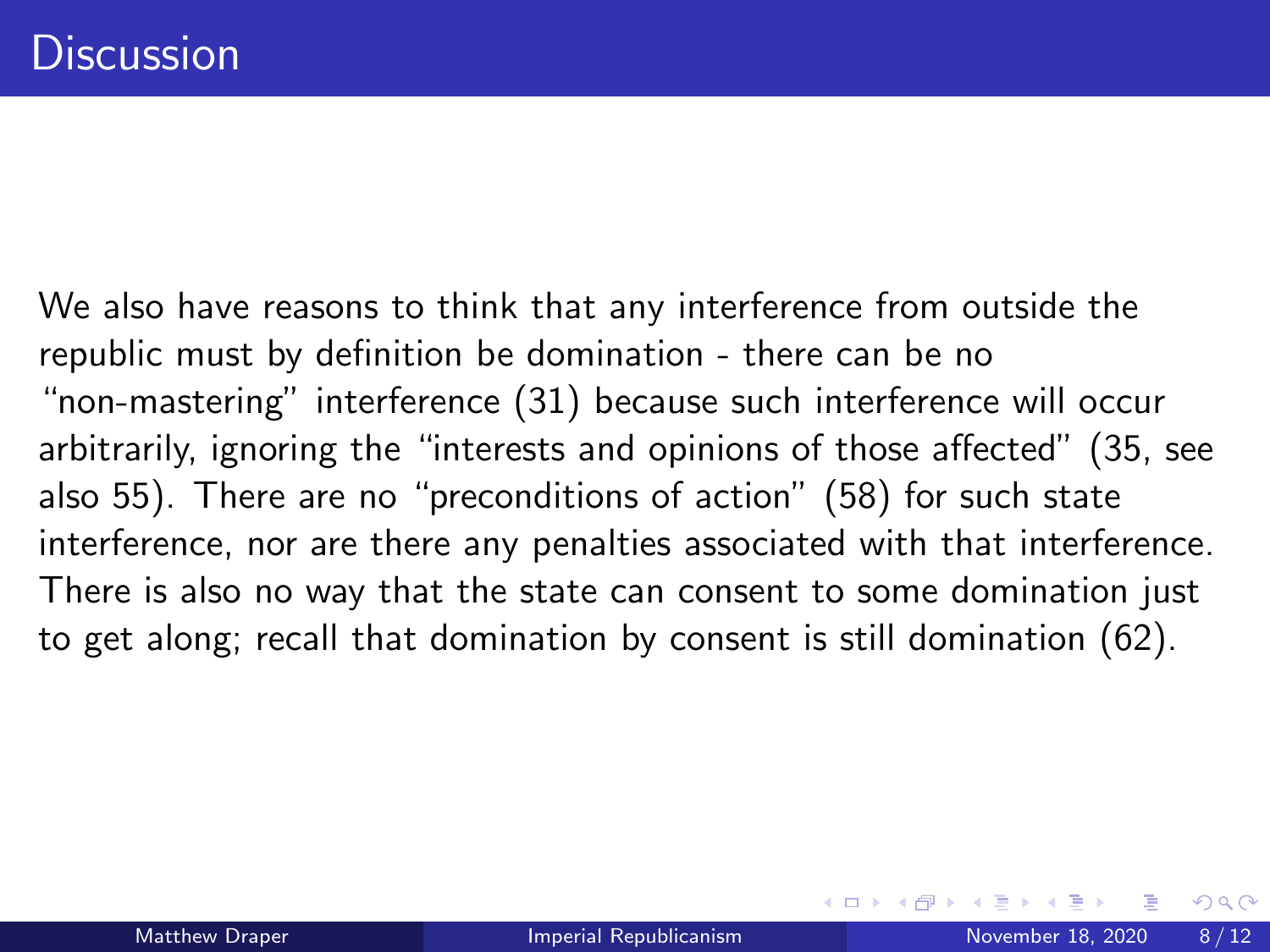The argument so far has what IR theorists would call "kinetic" implications for global security. To defend the republican liberty of its citizens, a state must eliminate latent sources of domination. It must act to prevent future domination. In many contexts, this will motivate territorial expansion at the expense immediate neighbors. By enlarging the republic, new potential sources of domination will be introduced, and these new sources must be addressed in turn. There does not seem to be a logical stopping point, because "[t]o advance freedom as non-interference will be to remove interference as far as possible, and to expand as far as possible the sphere of uninterfered-with choice" (83).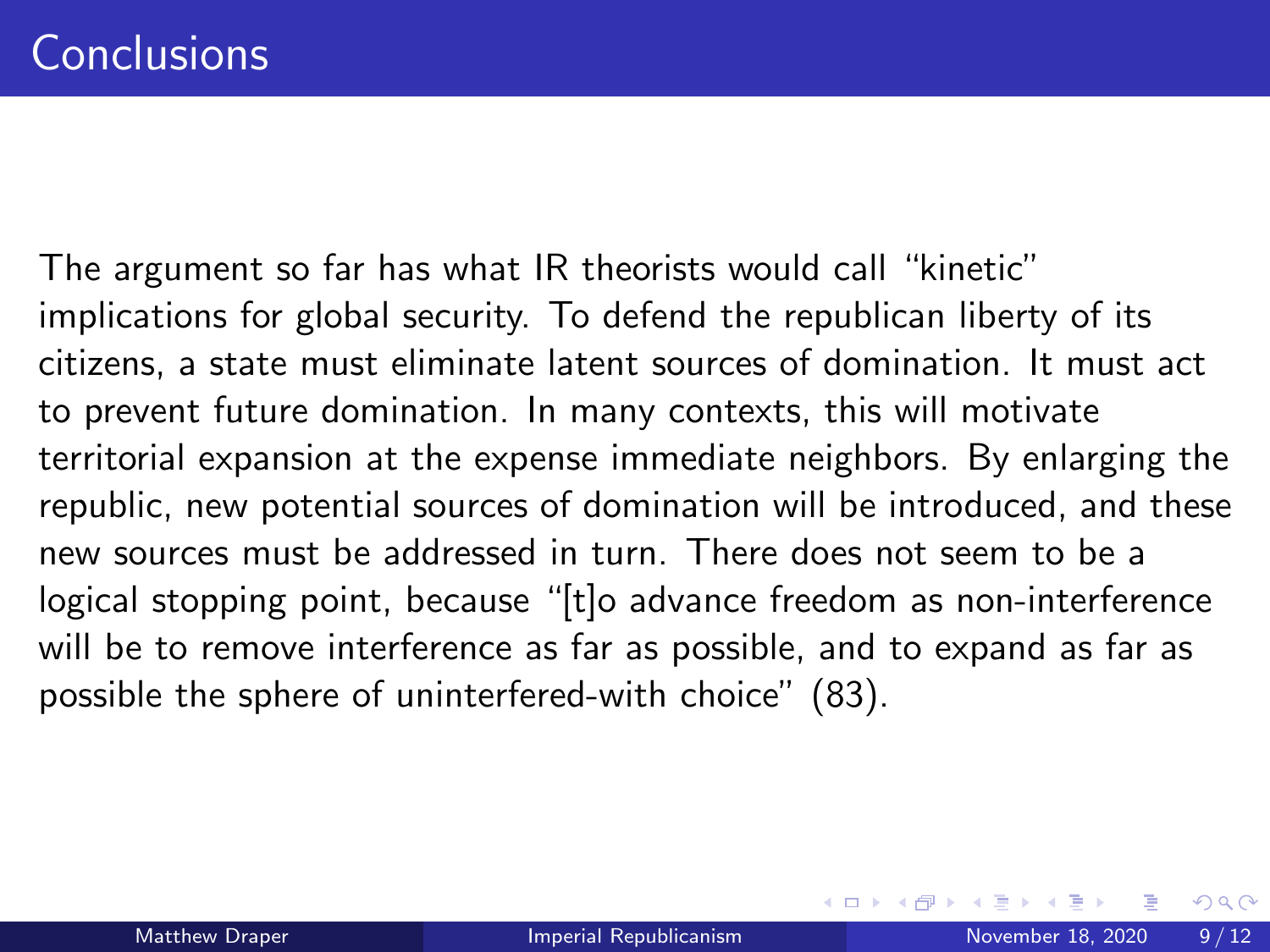We are left with a picture of an insatiable republic, hysterical about eliminating not only actual but potential sources of domination, and doomed to grow ever less secure as it expands. The very features that lead to internal stability seem to compel external instability. On my thoroughly unprofessional understanding, this is exactly what happened to the Roman republic. Eventually, the stresses of perpetual expansion abroad were felt at home, and the republican political system collapsed, taking republican liberty with it.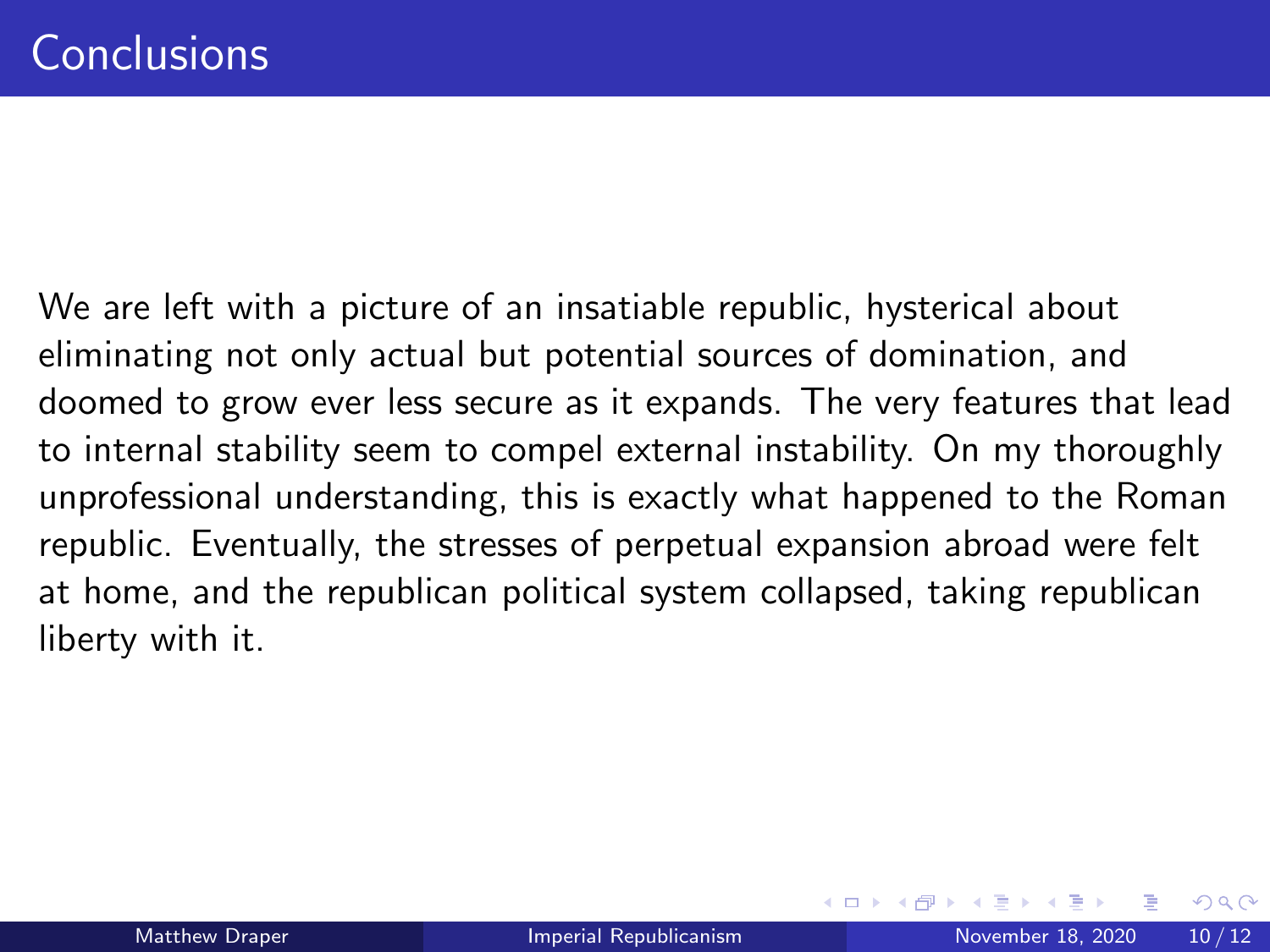- **1** These doctrines were never meant to apply to states, just to people.
- **2** This offensive posture would violate the republican freedom of citizens of other states, and would thus be impermissible despite of any positive effects on domestic freedom.
- **3** The proper response to domination is to create a constitutional authority that will eliminate domination (68). Pettit even argues that "it is not entirely outlandish to think that the previously dominant party might accept the constitutional arrangement" (68).
- **4** These empires are just an artifact of the presence of non-republican states in the system, and would not be necessary in a world of civic republican states.

 $QQ$